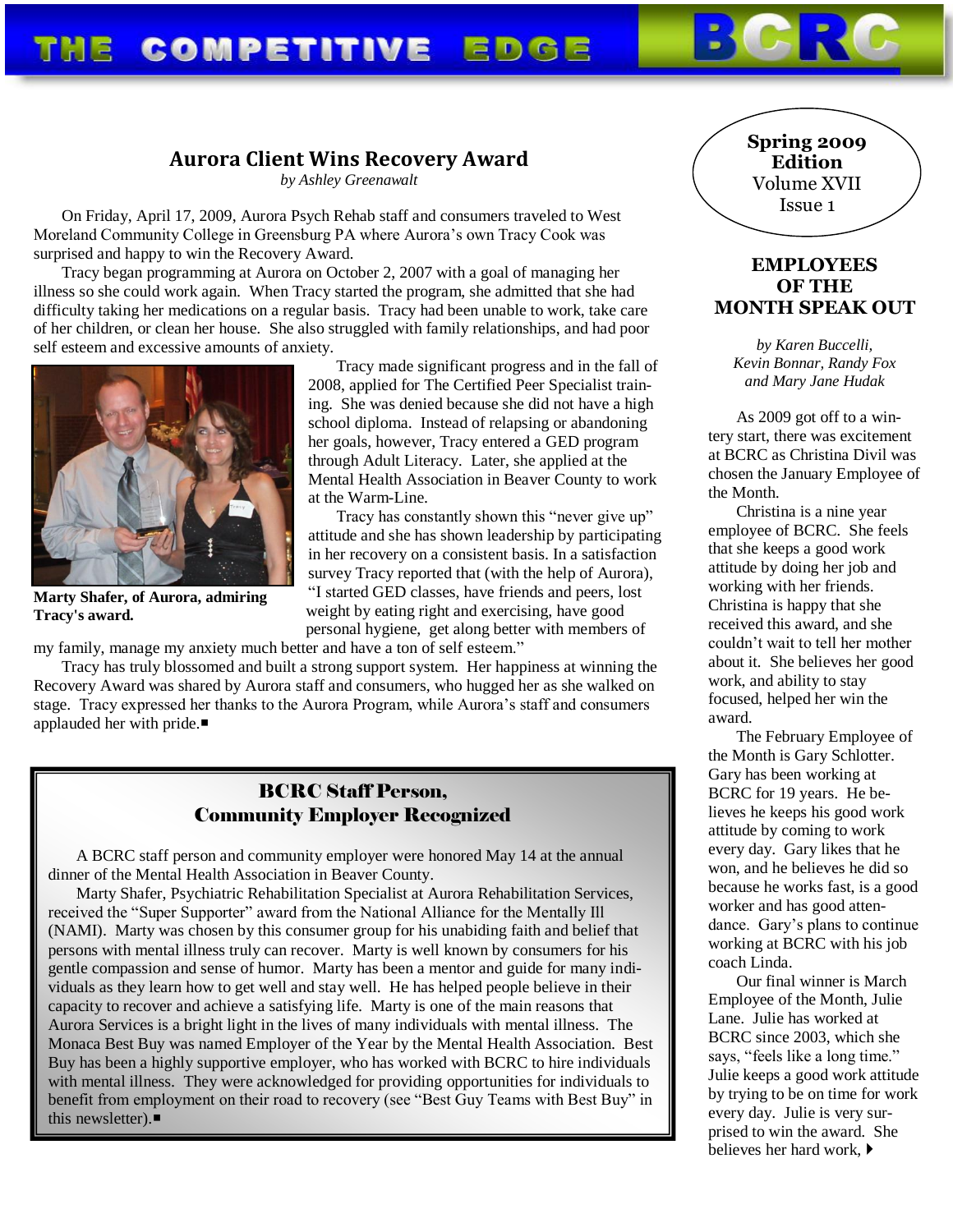doing what she's asked, and keeping a smile on her face helped her receive the award. Julie loves working on the cleaning crew and hopes to someday have a job outside of BCRC with a cleaning company.

As you can see even though the weather was cold during this quarter the spirits and work ethic remained high.



*by Cindy Kirkpatrick*

The importance of hand washing was brought to the forefront with the recent H1N1 flu outbreak. Influenza is thought to spread mainly person to person through coughing or sneezing by the infected person. People may become infected by touching something with flu viruses on it and then touching their mouth or nose. Your first line of defense is to wash your hands often throughout the day with soap and water or use an alcohol based waterless hand cleaner. Always cover your nose and mouth with a tissue when you cough or sneeze. Throw the tissue in the trash and wash your hands. If symptoms of the flu such as coughing, fever, and lethargy develop, contact your doctor.■



# **Director's Contributions Recognized**



BCRC Executive Director Paulette Miller was honored on April 30 by the Beaver Valley Business & Professional Women's Club as a nominee for Beaver County Woman of the Year. Paulette was honored in the Community Service category along with several other Beaver County women. A number of BCRC staff attended a dinner at the Fez where Ms. Miller was honored.

BCRC's Executive Director was honored for her vision to expand vocational services for needy individuals from all walks of life. Since she became Executive Director in 1990, BCRC has seen a dynamic expansion in facilities and services. Today, BCRC serves more than 500 people with disabilities. BCRC has added services for persons who are deaf, community job placement and job coaching, school to work transition services, psychiatric rehabilitation and a payment agent program. Paulette has earned a great deal of respect for herself and the Beaver



County Rehabilitation Center during her years as director. Due to the trust and reputation that BCRC has earned in the community, BCRC has been named to develop an adult Autism program, a juvenile justice program and a new employment program for persons with mental illness.

Paulette believes that service to people is defined in many ways, but mostly in the way that we can lift others to reach and sustain their personal goals. As BCRC looks to the future, it does so knowing that a caring and dynamic director leads the way.■

## Consumers WIN with Employment Transformation

BCRC's new WIN (Working with Individuals with Needs) program is embarking on a new era of service at its new location at the Aurora Building in Beaver, PA. WIN will be responsible for implementing the Mental Health Employment Transformation for Beaver County Behavioral Health.

The Employment Transformation views every mental health consumer as being worthy of employment in the community. Employment is not based on assessment of readiness, but on a person's desire to work.

Therefore, the job search starts as soon as a person enters the program, and follow-along supports are available as long as the consumer wants assistance. These support services are one-to-one, at discreet locations, and away from the job site.

Employment is integrated with recovery plans, and services are provided by staff trained in both recovery and employment.

For more information call Sheila Silbaugh, Director of Employment Services, at 724-775-2298.

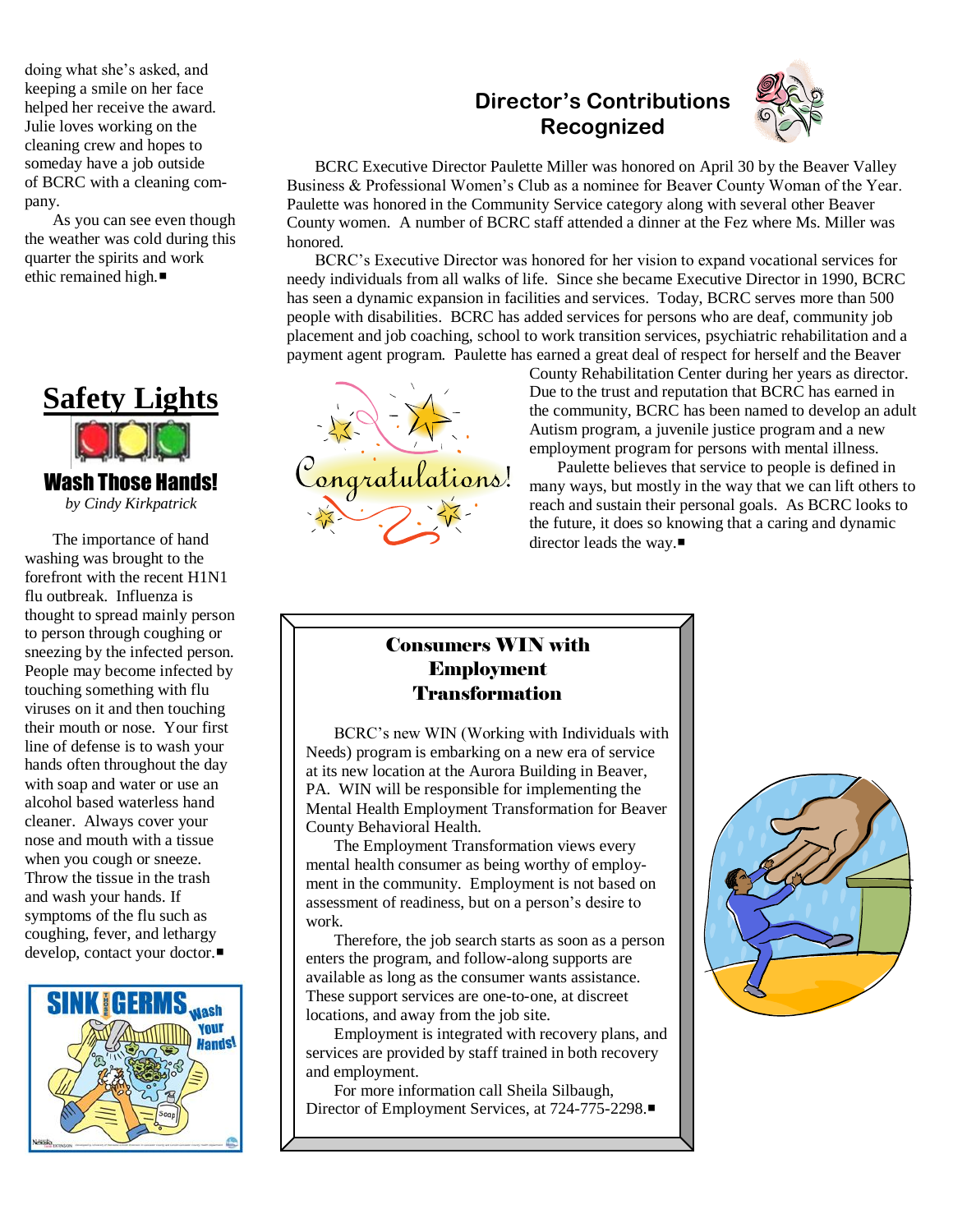## **"Best New Guy" and Best Buy Make Great Team**

*by Abagail Gouldsbarry*

Ryan Martin just wanted a chance to be successful. Thanks to his positive energy and the support of Best Buy management, Ryan was given this chance. He began his employment with Best Buy in August of 2008. After only 9 months of employment, Ryan was rewarded by being named "Best New Employee."

From the moment he entered the Best Buy warehouse, Ryan was a part of a team. Eager to learn and try every available job, he began training with his supervisor, Jay. Ryan quickly mastered sorting packages delivered to the store, and he eventually



learned to unload the truck safely and correctly. After becoming more familiar with his job and surroundings, Ryan went to the store floor to stock products. He also suc-

cessfully learned to use computers to make and print address labels. He is always eager to fill computer orders known as "dot coms."

While Ryan's supervisors took time to teach Ryan, they also learned to appreciate

his positive attitude. Ryan eagerly called BCRC staff following a Saturday training to explain that he was honored in front of his co-workers and peers as "Best New Employee."



## Spotlight on: Sandy Rizzo

*by Jennifer Gengarella*

On June  $12<sup>th</sup>$ , BCRC will bid a sad farewell to one of our cherished co-workers. Sandy Rizzo will be retiring from the clerical department after almost 26 years of service. Commencing her employment in August 1983, Sandy has witnessed the evolution of BCRC from one building housing 23 staff and 100 clients, to five buildings with 90 staff, 500 clients, and several new programs. She has enjoyed the "caring and dedicated staff and wonderful group of clients."

Sandy has served on the committees planning the Christmas parties and summer picnics, and has fond memories of both. "Where else but a BCRC Christmas party would you be able to dance to a DJ at 8:30 in the morning?" She also enjoyed the early morning softball games at the picnics as well as the pep rallies for the Steelers, Penguins, and Pirates.

Sandy will continue her active lifestyle in retirement, with plans including relaxing at her camp in Clarion County, fishing and canoeing with her family, and participating in activities with her church. She also lists sewing, knitting, reading, gardening, and cheering on her children and grandchildren in softball, baseball, football, and soccer games.

Sandy would like to wish BCRC continued growth and success in offering individuals in Beaver County the chance to work in an environment where they can work to achieve their goal of employment. Sandy would like to say to all of BCRC, "Thanks for the memories."

Thank you for the memories, for all your hard work and dedication to BCRC. You will be missed.



## **SE Moves, Now Known as WIN**

*by Nancy Perkins*

BCRC's Supported Employment Program officially opened for business as WIN, (Working with Individuals with Needs), on April 14 at 363 Third Street, Beaver. WIN is located on the second floor in the same building with Aurora Psychiatric Services.

The move to Beaver from BCRC's Administration Building in New Brighton was complicated but necessary. BCRC's WIN program has added the Habilitation Program, Mental Health Employment Transformation Program and the MR Employment Pilot to an ever increasing array of services.

Sheila Silbaugh, director of the WIN program, says "We couldn't have done it [the move] without everyone's help." Everyone included BCRC's maintenance and IT departments and the WIN staff.

Ms Silbaugh, Director of Employment Services and the person in charge of WIN, feels that Beaver offers good access to the bus line and numerous opportunities for habilitation activities. She and her staff are also pleased with their beautiful surroundings and the additional space for services. They would like to invite everyone to stop by for a tour.■